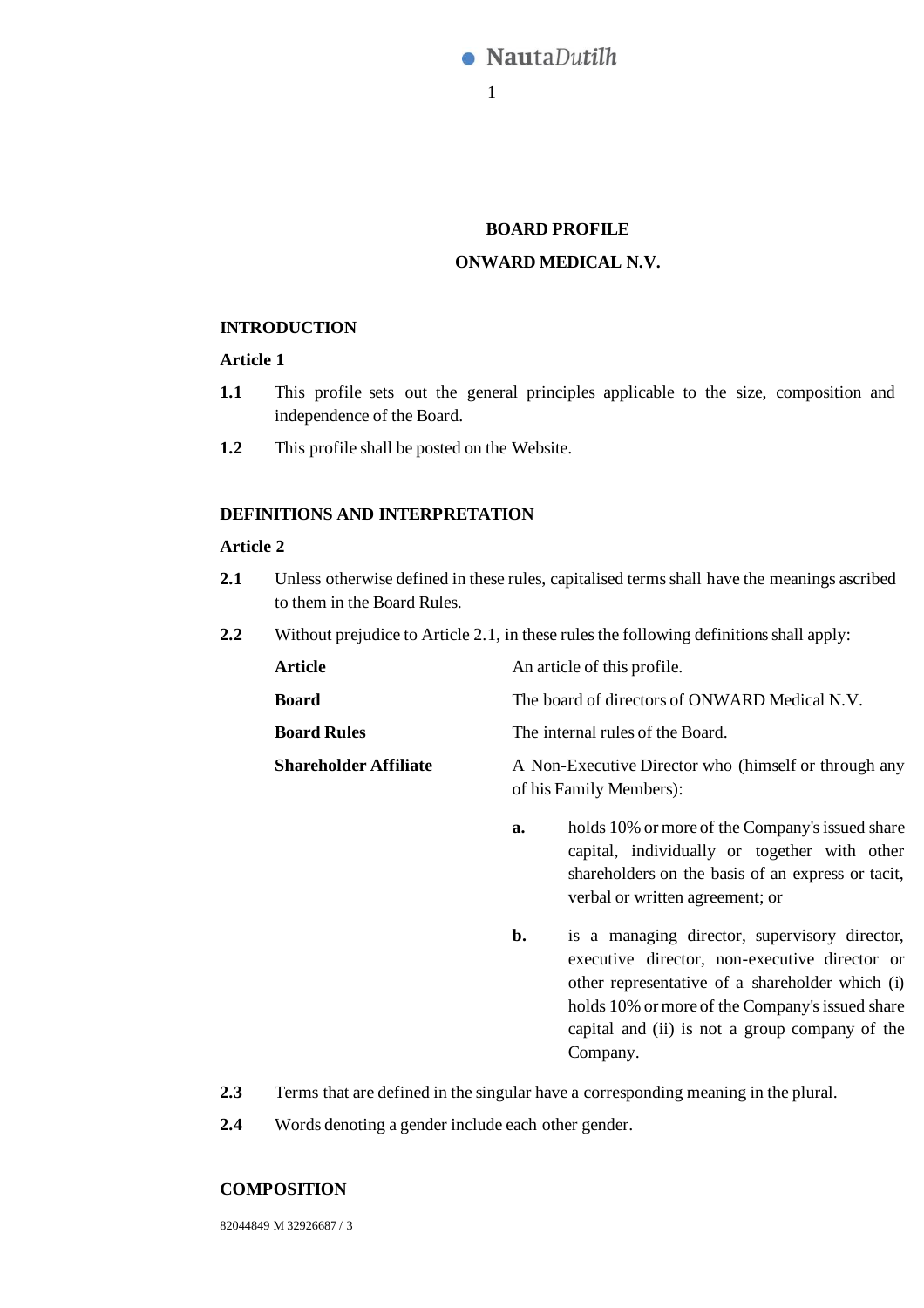

# <span id="page-1-0"></span>**Article 3**

- **3.1** The Board comprises up to eight (8) Non-Executive Directors.
- **3.2** In order to ensure that the Board is properly composed, recommendations, nominations and proposals for the appointment of a Non-Executive Director shall be made taking into account the general principles described below in this [Article 3.](#page-1-0)
- **3.3** Each Non-Executive Director should be capable of assessing the broad outline of the Company's overall management. In addition, the Board shall be composed of individuals who are knowledgeable and have relevant experience and expertise in one or more of the following areas:
	- **a.** the industry in which the Company operates;
	- **b.** general management;
	- **c.** finance, administration and accounting;
	- **d.** strategy;
	- **e.** marketing and sales;
	- **f.** manufacturing and production;
	- **g.** innovation, research and development;
	- **h.** safety and environment;
	- **i.** human resources, personnel and organisation;
	- **j.** information technology; and/or
	- **k.** legal and regulatory affairs.
- **3.4** Each Non-Executive Director shall be expected to have the following competences and qualities:
	- **a.** integrity;
	- **b.** the ability to act critically and independently;
	- **c.** the ability to promote and protect the interests of the Company, its business and its stakeholders;
	- **d.** awareness of international trends in society, economy and politics;
	- **e.** a track record of proven success;
	- **f.** analytical, critical and solution-oriented;
	- **g.** having sufficient time at his disposal to perform his duties properly;
	- **h.** willingness to follow induction and training programmes and to be periodically evaluated;
	- **i.** ambition for continuous improvement; and